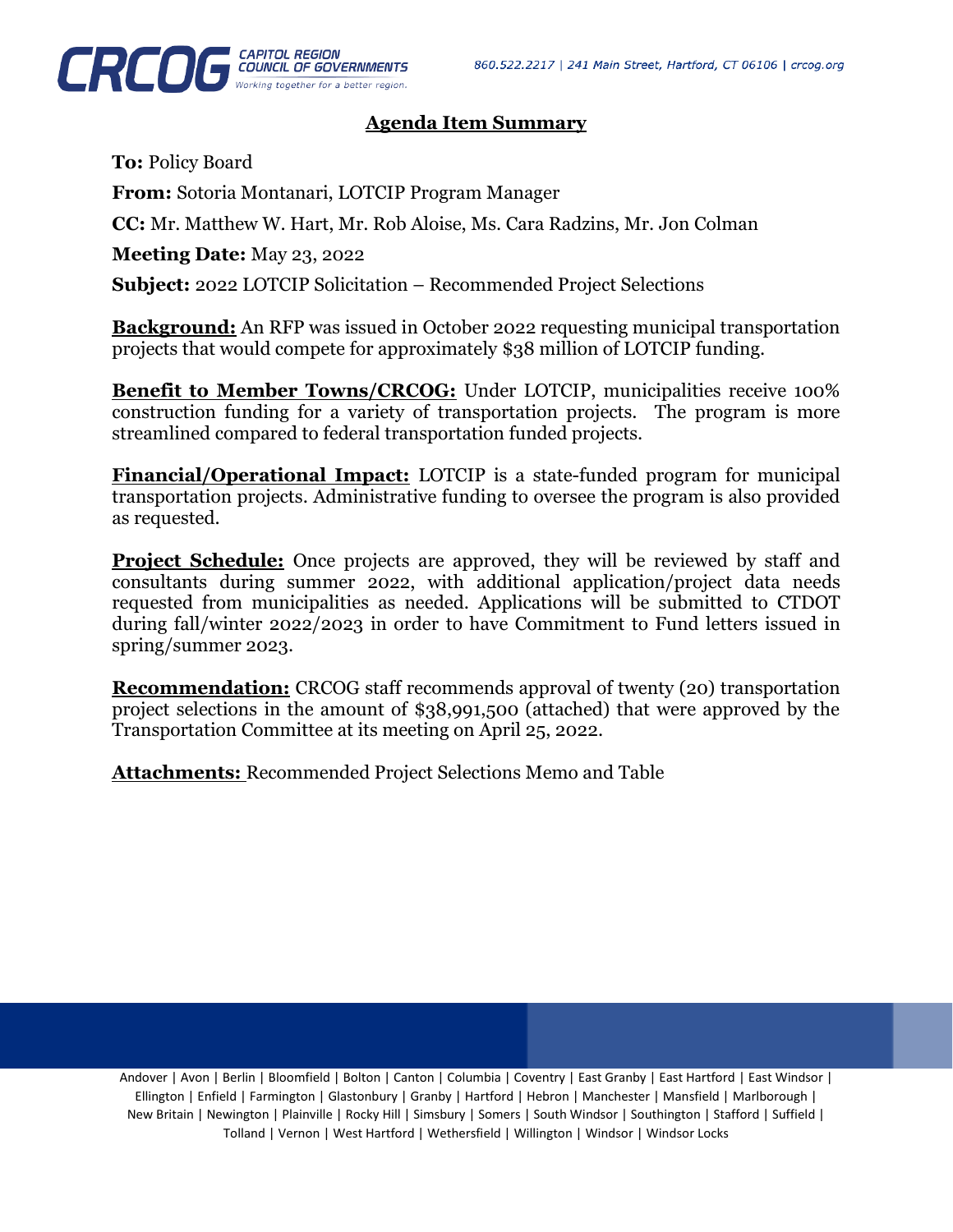

| To:            | Policy Board                                                                                                                                                    |
|----------------|-----------------------------------------------------------------------------------------------------------------------------------------------------------------|
| From:          | Sotoria Montanari, Program Manager                                                                                                                              |
| Date:          | May 18, 2022                                                                                                                                                    |
| $\mathbf{c}$ : | Matthew Hart, CRCOG Executive Director<br>Rob Aloise, Director of Planning<br>Cara Radzins, Transportation Deputy<br>Jon Colman, Transportation Committee Chair |
| Subject:       | 2022 LOTCIP Solicitation – Recommended Project Selections                                                                                                       |

Attached to this memorandum, please find Table 1 showing twenty (20) projects totaling \$38.9± million recommended for advancement as part of the 2022 LOTCIP solicitation. Additionally, included in Table 1 are three (3) conditional "incentive" projects selections. The awarding of "incentive projects" is in keeping with CRCOG's historic practice of conditionally awarding high ranking projects to municipalities that already have multiple LOTCIP projects in the design phase.

These selections were recommended by the CRCOG staff and approved by the CRCOG Transportation Committee at its meeting on April 25, 2022. CRCOG staff will be seeking approval by the Policy Board at its meeting on May 25, 2022. Final approval of these selections by the Policy Board will help ensure that sufficient LOTCIP projects are programmed to reduce program carryover. As always, CRCOG staff will be looking to expedite project delivery and will be working with all towns to understand anticipated project schedules. If you have any questions or concerns in advance of the meeting, please feel free to contact Mr. Rob Aloise  $\overline{(raloise@crcoe, org)}$  at 860-724-4214.

Andover / Avon / Berlin / Bloomfield / Bolton / Canton / Columbia / Coventry / East Granby / East Hartford / East Windsor / Ellington / Enfield / Farmington Glastonbury / Granby / Hartford / Hebron / Manchester / Marlborough / Mansfield / New Britain / Newington / Plainville / Rocky Hill / Simsbury / Somers South Windsor / Southington / Stafford / Suffield / Tolland / Vernon / West Hartford / Wethersfield / Willington / Windsor / Windsor Locks